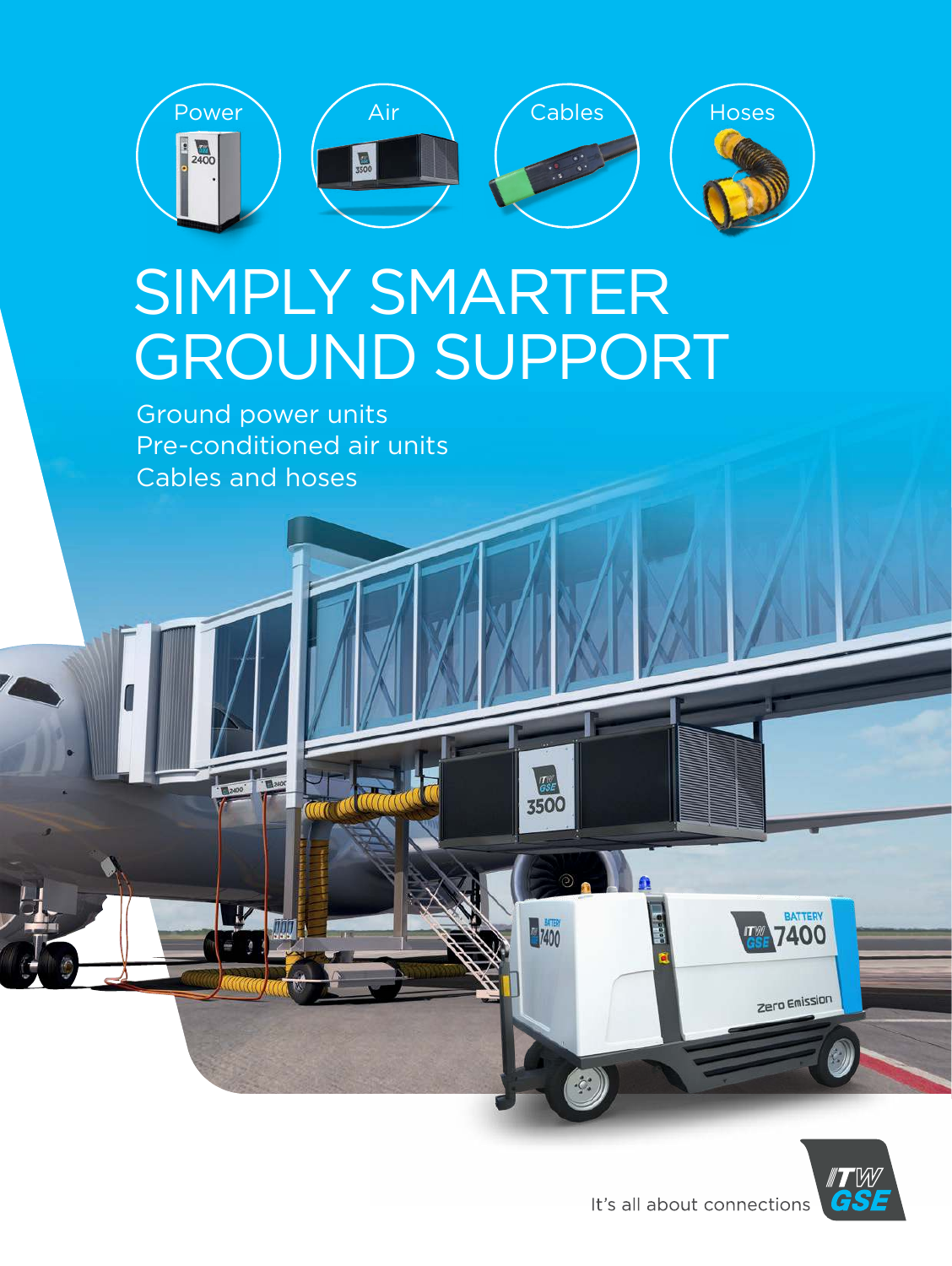

## ENGINEERING IS IN OUR BLOOD

ITW GSE combines customer-back innovation with an in-depth knowledge of the GSE industry to develop and deliver solutions that are tailored to your needs. We strive to make best-in-class even better. As a result, you get cleaner and more reliable ground support systems that improve the working environment for your staff and increase We invented the ITW GSE Plug & Play system that provides unique voltage at the aircraft plug. We also designed the market's only modular PCA with easy-swap cooling modules, and the 2400 Power Coil, which combines a converter and a cable handling system in a self-contained unit.

**We provide experience you can count on.**

#### **OUR VISION**

the efficiency of your operations.

We supply the aviation industry with the CLEANEST, MOST RELIABLE and MOST COST-EFFICIENT GSE systems available

#### **CLEAN**

Cleaner and quieter GSE – for the benefit of your staff and the environment

#### **RELIABLE**

Tried and tested in all environments – from the Arctic to the desert







**COST-EFFICIENT** Smart and innovative products – to reduce your total cost of ownership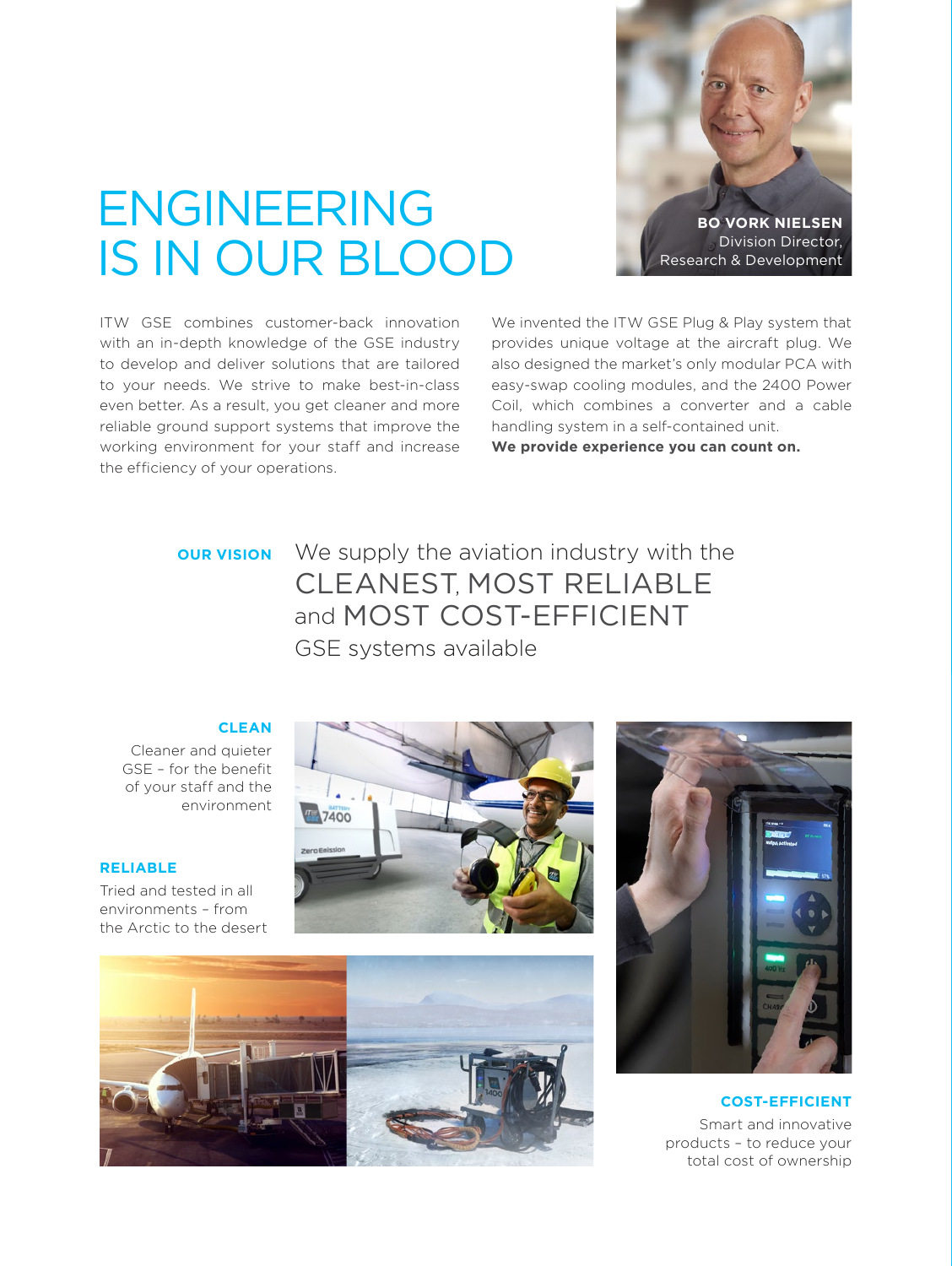

## **SMOOTH OPERATIONS**

– through the ITW GSE way of thinking

To ensure smooth operations 24/7, all ITW GSE products are built to a common design platform and controlled via the easy-to-use ITW GSE iconbased operator interface. This reduces human error during operation and simplifies user training.

The modular design of our units also ensures you benefit from quick service and repair, while spare part commonality reduces your stock requirements. ITW GSE has brought more innovative products to the market than any other GSE supplier.



### **QUICK SWAP**

All ITW GSE units are built from modular components that can be swapped quickly and easily



### **EASY TO USE**

All ITW GSE products are controlled via the easy-to-use operator interface



**PLUG & PLAY** The Plug & Play system ensures unique output voltage at the aircraft plug

| <b>TEN:</b> |  |
|-------------|--|
|             |  |
|             |  |

### **PATENTS PENDING**

We invest in innovation and technology to provide you with premium products and service

7400

*"Innovation has always been at the core of ITW" – Scott Santi, Chairman of the ITW Board of Directors*

ITW GSE brought the first battery operated eGPU to the market. We propose a complete battery family that covers all aircraft needs. The 7400 eGPU facilitates the transition towards greener airports and is the result of our strong culture of innovation.